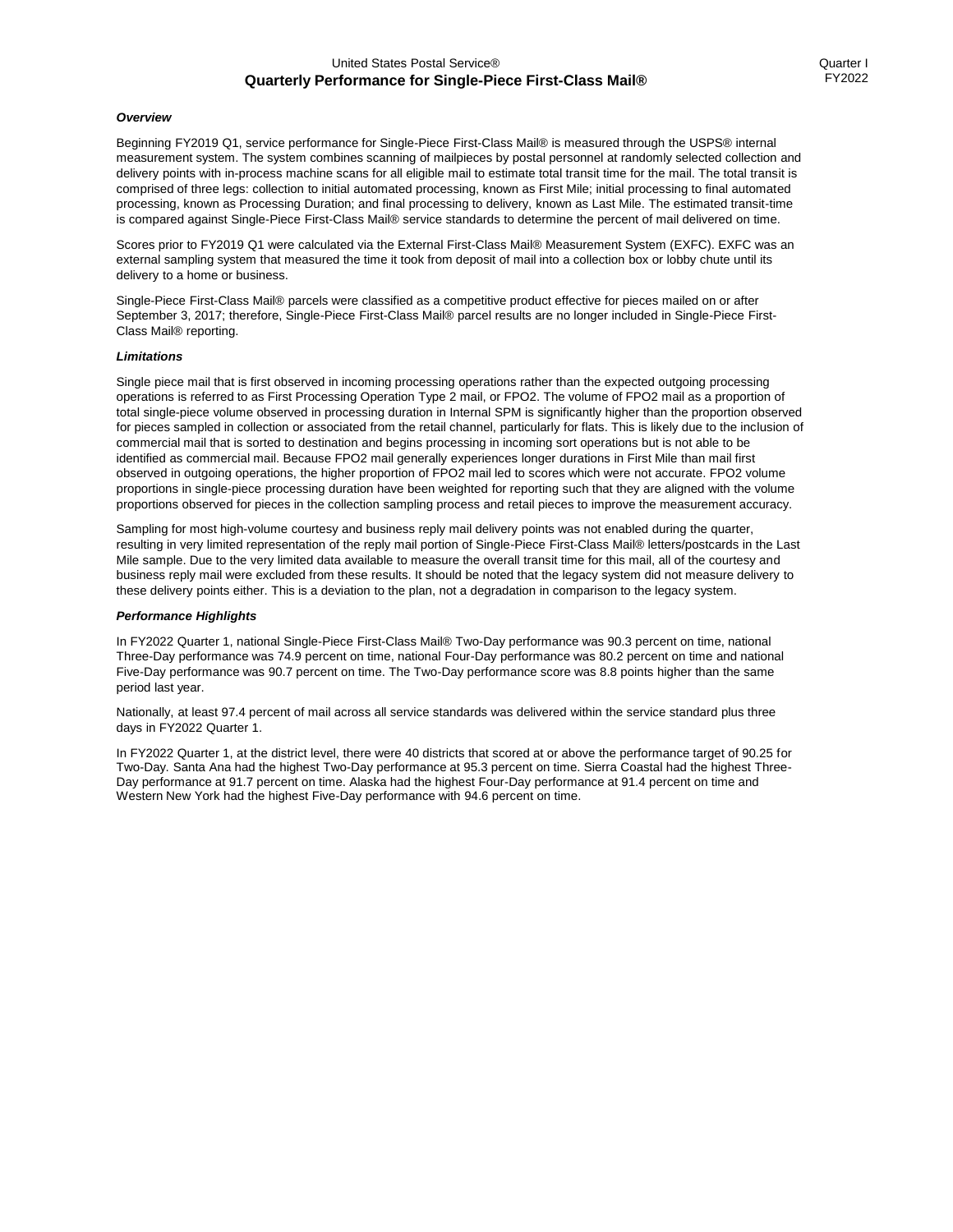# United States Postal Service® **Quarterly Performance for Single-Piece First-Class Mail® Mailpieces Delivered Between 10/01/2021 and 12/31/2021**

| <b>District</b>               | Overnight              | Two-Day                | <b>Three-Day</b>       | Four-Day               | <b>Five-Day</b>        | Three-To-Five-Day      |
|-------------------------------|------------------------|------------------------|------------------------|------------------------|------------------------|------------------------|
|                               | <b>Percent On Time</b> | <b>Percent On Time</b> | <b>Percent On Time</b> | <b>Percent On Time</b> | <b>Percent On Time</b> | <b>Percent On Time</b> |
| <b>Capital Metro Area</b>     | N/A                    | 86.1                   | 66.5                   | 73.9                   | 90.8                   | 70.4                   |
| Atlanta                       | N/A                    | 86.1                   | 57.6                   | 69.4                   | 89.8                   | 62.7                   |
| Baltimore                     | N/A                    | 84.3                   | 62.6                   | 70.3                   | 87.4                   | 67.4                   |
| Capital                       | N/A                    | 79.0                   | 63.9                   | 71.7                   | 90.2                   | 69.8                   |
| <b>Greater South Carolina</b> | N/A                    | 88.7                   | 66.0                   | 73.9                   | 90.4                   | 69.3                   |
| Greensboro                    | N/A                    | 91.1                   | 74.6                   | 77.5                   | 93.0                   | 76.6                   |
| Mid-Carolinas                 | N/A                    | 89.0                   | 70.7                   | 76.2                   | 92.1                   | 73.5                   |
| <b>Northern Virginia</b>      | N/A                    | 87.4                   | 72.8                   | 82.7                   | 94.2                   | 78.0                   |
| Richmond                      | N/A                    | 80.1                   | 64.9                   | 70.3                   | 88.6                   | 68.4                   |
| Eastern Area                  | N/A                    | 90.4                   | 74.0                   | 80.0                   | 91.8                   | 76.7                   |
| Appalachian                   | N/A                    | 91.5                   | 75.7                   | 79.0                   | 91.9                   | 77.1                   |
| Central Pennsylvania          | N/A                    | 84.9                   | 71.4                   | 77.1                   | 90.3                   | 75.0                   |
| Kentuckiana                   | N/A                    | 94.0                   | 74.8                   | 78.5                   | 92.4                   | 76.6                   |
| <b>Northern Ohio</b>          | N/A                    | 90.9                   | 76.4                   | 84.1                   | 92.9                   | 79.1                   |
| Ohio Vallev                   | N/A                    | 90.6                   | 75.9                   | 84.1                   | 91.4                   | 78.5                   |
| Philadelphia Metro            | N/A                    | 87.5                   | 71.0                   | 78.8                   | 90.2                   | 75.9                   |
| South Jersev                  | N/A                    | 88.0                   | 67.7                   | 79.1                   | 91.7                   | 74.5                   |
| Tennessee                     | N/A                    | 90.8                   | 70.1                   | 71.1                   | 90.2                   | 71.6                   |
| Western New York              | N/A                    | 95.1                   | 76.0                   | 87.0                   | 94.6                   | 80.1                   |
| Western Pennsylvania          | N/A                    | 94.7                   | 78.1                   | 83.5                   | 94.3                   | 80.4                   |
| <b>Great Lakes Area</b>       | N/A                    | 88.3                   | 71.2                   | 78.1                   | 90.5                   | 74.3                   |
| Central Illinois              | N/A                    | 87.5                   | 70.4                   | 78.8                   | 90.2                   | 74.0                   |
| Chicago                       | N/A                    | 81.3                   | 66.0                   | 76.2                   | 89.4                   | 71.0                   |
| Detroit                       | N/A                    | 89.1                   | 74.2                   | 82.8                   | 93.5                   | 77.7                   |
| Gateway                       | N/A                    | 87.7                   | 68.7                   | 75.8                   | 84.9                   | 70.8                   |
| Greater Indiana               | N/A                    | 86.9                   | 71.1                   | 75.6                   | 91.5                   | 73.4                   |
| Greater Michigan              | N/A                    | 93.1                   | 78.1                   | 80.5                   | 92.8                   | 79.6                   |
| _akeland                      | N/A                    | 88.9                   | 69.4                   | 77.8                   | 89.7                   | 73.5                   |
| Northeast Area                | N/A                    | 88.3                   | 75.3                   | 77.5                   | 90.5                   | 78.2                   |
| Albany                        | N/A                    | 92.5                   | 81.2                   | 78.8                   | 91.8                   | 81.6                   |
| Caribbean                     | N/A                    | 80.3                   | 15.7                   | 58.8                   | 79.5                   | 57.5                   |
| Connecticut Valley            | N/A                    | 90.4                   | 73.9                   | 80.6                   | 92.0                   | 79.0                   |
| <b>Greater Boston</b>         | N/A                    | 83.6                   | 70.3                   | 73.1                   | 86.5                   | 74.0                   |
| ong Island                    | N/A                    | 91.4                   | 77.5                   | 80.5                   | 93.7                   | 80.5                   |
| <b>New York</b>               | N/A                    | 87.4                   | 75.4                   | 80.7                   | 92.6                   | 79.9                   |
| <b>Northern New England</b>   | N/A                    | 90.0                   | 73.9                   | 79.2                   | 89.0                   | 78.1                   |
| <b>Northern New Jersey</b>    | N/A                    | 87.2                   | 70.9                   | 80.8                   | 92.3                   | 77.1                   |
| Triboro                       | N/A<br>N/A             | 86.5<br>90.1           | 76.2<br>80.8           | 80.7<br>78.9           | 92.3<br>91.6           | 80.1<br>81.5           |
| Nestchester<br>Pacific Area   | N/A                    | 94.4                   | 88.7                   | 86.8                   | 91.0                   | 89.3                   |
|                               | N/A                    | 95.1                   | 86.8                   | 87.2                   | 92.8                   | 89.4                   |
| Bay-Valley                    | N/A                    | 92.4                   |                        | 74.2                   | 82.0                   | 80.5                   |
| Honolulu                      | N/A                    |                        | 86.8<br>87.4           |                        | 90.3                   |                        |
| Los Angeles                   | N/A                    | 92.5<br>94.2           | 89.0                   | 86.2<br>85.1           | 91.3                   | 88.5<br>89.1           |
| Sacramento<br>San Diego       | N/A                    | 94.7                   | 89.4                   | 87.4                   | 92.2                   | 90.0                   |
| San Francisco                 | N/A                    | 94.4                   | 84.8                   | 85.6                   | 91.4                   | 87.9                   |
| Santa Ana                     | N/A                    | 95.3                   | 90.2                   | 88.8                   | 92.2                   | 90.6                   |
|                               | N/A                    | 94.8                   | 91.7                   | 88.3                   | 91.1                   | 90.8                   |
| Sierra Coastal                |                        |                        |                        |                        |                        |                        |